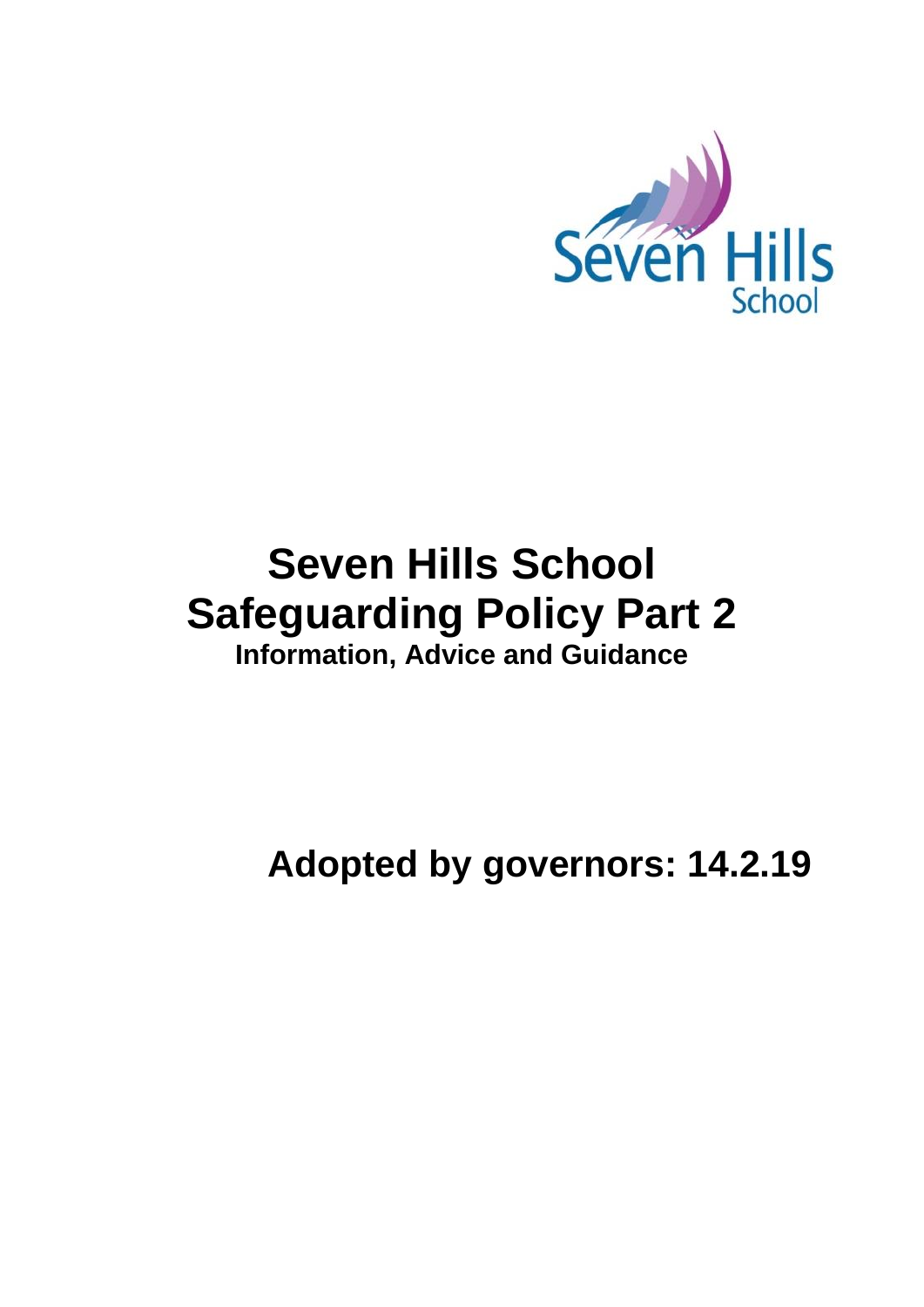#### **Child Abuse:**

There are four main types of child abuse as defined in 'Working Together to Safeguard Children' (2015) and further minor revisions in July 2018.

#### **Physical Abuse**

Physical Abuse may include hitting, shaking, throwing, poisoning, burning/scolding, drowning, suffocating, or otherwise causing physical harm to a child. Physical harm may also be caused when a parent or carer fabricates the symptoms of, or deliberately induces illness in a child.

## **Emotional abuse**

Emotional Abuse is the persistent emotional maltreatment of a child such as to cause severe and persistent adverse effects on the child's emotional development. It may involve conveying to children that they are worthless or unloved, inadequate or valued only as they meet the needs of another person. It may include not giving the child opportunities to express their views, deliberately silencing them or 'making fun' of what they say or how they communicate. It may feature age or developmentally inappropriate expectations being imposed on children. These may include interactions that are beyond the child's developmental capability, as well as overprotection and limitation of exploration and learning, or preventing the child participating in normal social interaction. It may involve seeing or hearing the ill-treatment of another. It may involve serious bullying (including cyber bullying), causing children to frequently feel frightened or in danger, or the exploitation or corruption of children. Some level of emotional abuse is involved in all types of maltreatment of a child, though it may occur alone.

## **Sexual Abuse**

Sexual abuse involves forcing or enticing a child or a young person to take part in sexual activities, not necessarily involving high level of violence, whether or not the child is aware of what is happening. The activities may involve physical contact, including assault by penetration (for example, rape or oral sex) or non-penetrative acts such as masturbation, kissing, rubbing and touching outside of clothing. They may also include non-contact activities such as involving children looking at, or in the production of sexual images, watching sexual activities, encouraging children to behave in sexually inappropriate ways, or to facilitate offline abuse. Sexual Abuse is not solely perpetrated by adult males; women can also commit acts of sexual abuse, as can other children.

#### **Neglect**

Neglect is the persistent failure to meet a child's basic needs, likely to result in the serious impairment of the child's health or development. Neglect may occur at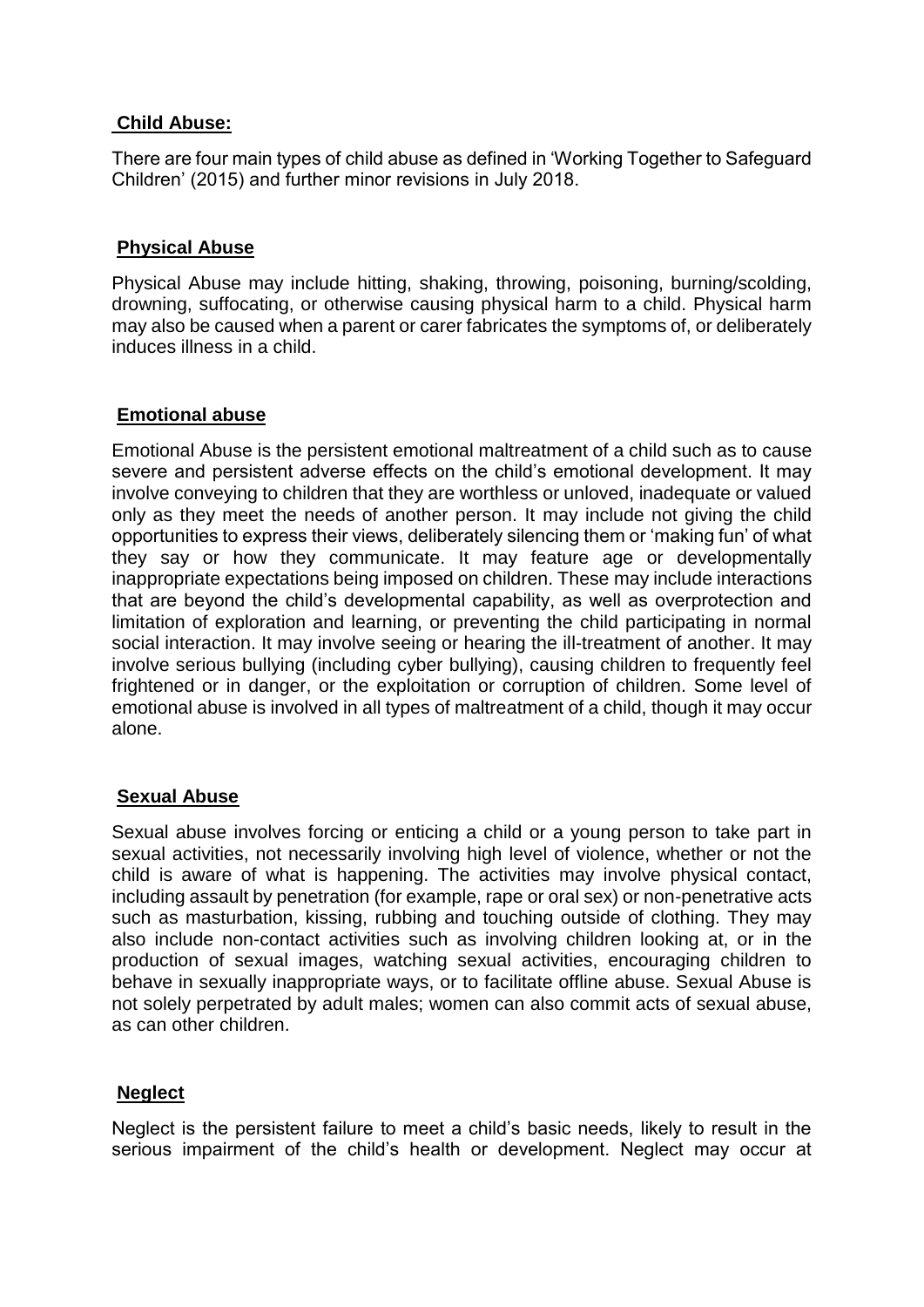pregnancy as a result of maternal substance abuse. Once a child is born, neglect may involve a parent or carer failing to:

- Provide adequate food, clothing and shelter
- Protect a child from physical and emotional harm or danger
- Ensure adequate supervision (including the use of inadequate care-givers); or
- Ensure access to appropriate medical care or treatment
- It may also include neglect of/or unresponsiveness to a child's basic emotional needs

If you are to refer a child or young person because of possible neglect, always check back to see if there have been any previous concerns. The Children Act 1989 talks about how the persistent neglect of very basic needs is likely to cause impairment in the child or young person's development.

## **Specific Safeguarding Issues:**

There are specific issues that have become critical issues in Safeguarding that Schools will endeavour to ensure ALL their Staff and Governors are familiar with; having processes in place to identify, report, monitor and which are included within teaching:

- Bullying including cyber bullying
- Child Sexual Exploitation (CSE)
- Children missing from Education
- Domestic Violence
- Drugs

.

- Fabricated or induced illness
- Child criminal exploitation county lines
- Children with family members in prison
- Faith abuse
- Female Genital Mutilation (FGM)
- Forced Marriage
- Gangs and Youth Violence
- Gender based violence/Violence against women and girls (VAWG)
- Hate
- Mental Health
- Homelessness
- 'Honour-based' violence
- Peer on peer abuse
- Sexual violence and sexual harassment between children in schools
- Private Fostering
- Preventing Radicalisation
- Online abuse/Sexting
- Teenage Relationship abuse
- Trafficking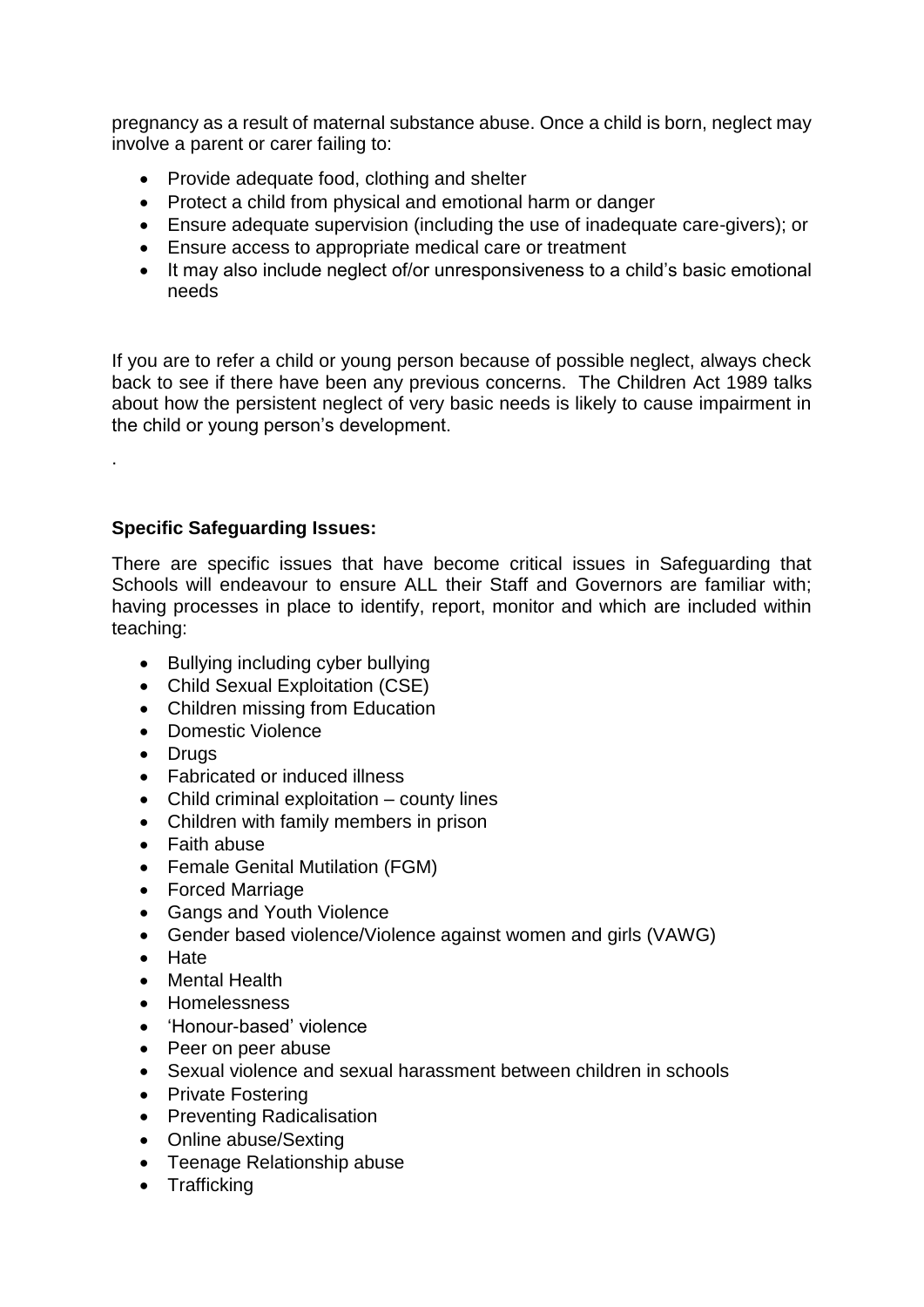- Missing children and vulnerable adults
- Child sexual abuse within the family
- Poor parenting, particularly in relation to babies and young children

Seven Hills incorporate signs of abuse and specific safeguarding issues into briefings, staff induction trainings, safeguarding questionnaires and ongoing development training to all Staff and Governors. Annex A of KCSIE (September 2018) provides more detail on the following:

## **1: Child Sexual Exploitation (CSE)**

Child Sexual Exploitation is a form of child sexual abuse. It occurs where an individual or group take advantage of an imbalance of power to coerce, manipulate or deceive a child or young person under the age of 18 into sexual activity (a) in exchange for something the victim needs or wants, and/or (b) for the financial advantage or increased status of the perpetrator or facilitator. The victim may have been sexually exploited even if the sexual activity appears consensual. Child sexual exploitation does not always involve physical contact; it can also occur through the use of technology. (DfE Child Sexual Exploitation February 2017).

All suspects or actual cases of CSE are a safeguarding concerns in which Child Protection procedures must be followed; this may include a referral. Where the risk is immediate to the police. If any staff are concerned about a pupil, they will refer to the Designated Safeguarding Lead/s and the CSE lead within the School.

## **2 Extremism/Radicalisation/PREVENT**

## **Extremism:**

Extremism goes beyond terrorism and includes people who target the vulnerable – including the young by seeking to show division between communities on the basis of race, faith or denomination: justify discrimination towards women and girls: persuade others that minorities are inferior; or argue against the primacy of democracy and the rule of law in society (Working Together July 2018)

Seven Hills ensure **ALL** staff including governors adhere to their duties in the Prevent guidance 2015 to prevent radicalization

The HT and Chair of Governors will:

- Establish or use existing mechanism for understanding the risk of extremism
- Ensure staff understand the risk and build capabilities to deal with issues arising
- Communicate the importance of the duty
- Ensure All Staff and Governors implement the duty

## **3 Female Genital Mutilation (FGM)**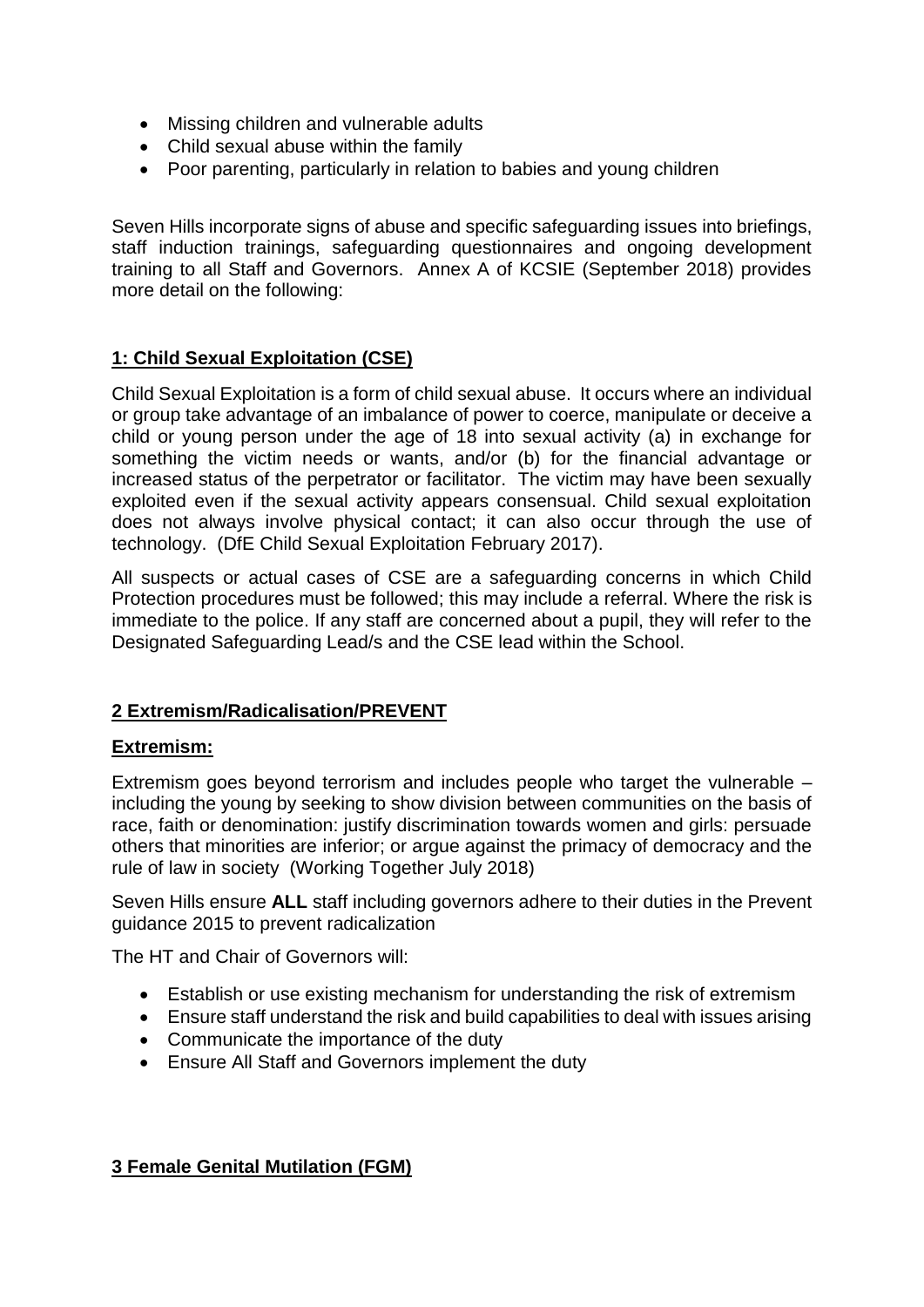Seven Hills understands that there is now a mandatory reporting duty for all teachers to report to the police where it is believed an act of FGM has been carried out on a girl under 18 in the UK. Failure to do so may result in legal/disciplinary action being taken.

All suspected or actual cases of FGM are a Safeguarding concern in which safeguarding procedures will be followed; this will include a referral to the police and to Children's social Care. If any staff are concerned about a pupil, they will refer to the Safeguarding Designated Lead/s within the school unless there is good reason not to do so.

#### **4 Peer on Peer Abuse**

**All** should be aware that safeguarding issues can manifest themselves via peer on peer abuse. The reasons for this are complex and are often multi-faceted. We understand that we need as a school to have clear mechanisms and procedure in place to identify and report incidents or concerns. We aim to reduce this behaviour and any related incidents without exception to eliminate this conduct in the school.

**Peer on peer abuse is a safeguarding concern** and will require a discussion with the DSL who will seek advice from agencies and professionals including reference to the safeguarding procedures.

Peer on peer is most likely to include, but may not be limited to:

- Language seen as derogatory, demeaning, inflammatory;
- Bullying, including cyberbullying;
- Gender based violence
- Sexual assaults and harassment
- Sexting

We are working hard as a school to be proactive and to challenge this type of abuse. We aim to use approaches in the curriculum to address and tackle peer on peer abuse. We will produce and apply risk assessments to put in place measures which reduce the opportunity or likelihood that a child will repeat any abuse to peers.

Please refer to our Anti Bullying, Equality and Diversity, online safety policies

## **5 Sexual Violence and sexual harassment between children in schools and colleges**

Sexual violence and sexual harassment can occur between two children of any age and sex. It can also occur through a group of children sexually assaulting or sexually harassing a single child or group of children.

All victims must be taken seriously, supported and kept safe.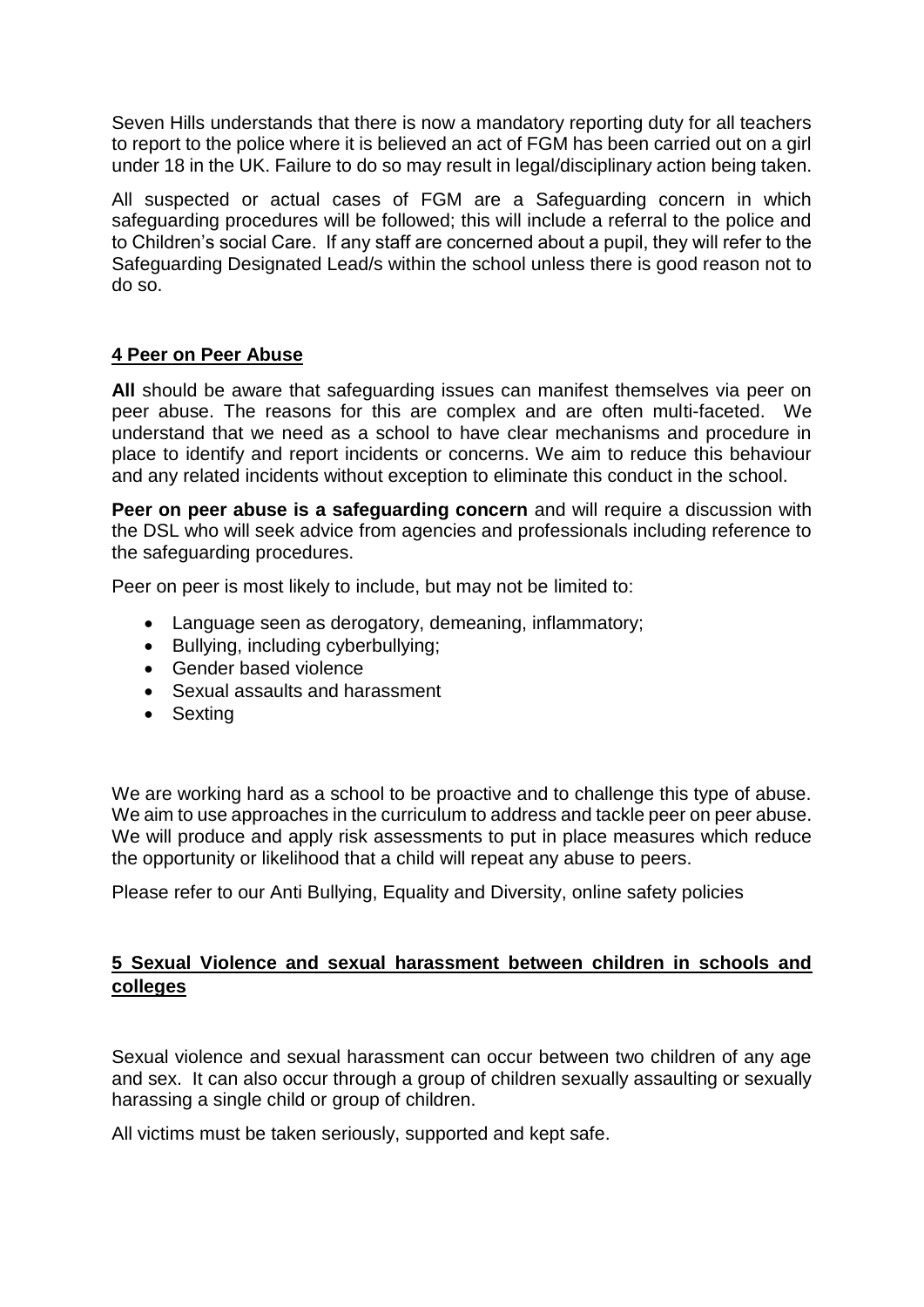Reports of sexual assault and harassment are extremely complex to manage. It is essential that victims are protected and every effort is made to minimise the disruption to their education.

Part 5 of Keeping Children Safe in Education (September 2018) clearly outlines the response that should be taken.

If anyone has any concerns that a child or children may be at risk they must report them to the DSL immediately.

## **6 Online safety**

Mobile phones, laptops, iPad and other online type products are integrated into all our lives. Many are used within our school. However there are those who seek to use it for their own or others gratification. The link below provides more information on online-safety and covers issues such as:

- Bullying, including online bullying and prejudice-based bullying, racialisation and/or extremist behaviour
- Child sexual exploitation and trafficking
- The impact on new technologies on sexual behaviour, for example sexting.

#### [http://swgfl.org.uk/news/News/online-safety/Making-Sense-of-the-New-Online-](http://swgfl.org.uk/news/News/online-safety/Making-Sense-of-the-New-Online-Safety-Standards)[Safety-Standards.](http://swgfl.org.uk/news/News/online-safety/Making-Sense-of-the-New-Online-Safety-Standards)

Our school takes online safety very seriously both in terms of our pupils and all of our staff. Please refer to our school's online policy and the acceptable user policy for staff, parents and pupils.

## **7 Domestic Abuse**

Domestic abuse may take many forms. Witnessing physical and emotional suffering may cause considerable distress to children and both physical assaults and psychological abuse suffered by adult victims who experience domestic abuse can have a negative impact on their ability to look after their own children. Children can still suffer the effects of domestic abuse even if they do not witness the incidents directly. However, in up to 90% of incidents involving domestic violence where children reside in the home, the children were in the same or next room. Children's exposure to parental conflict even where violence is not present can lead to serious anxiety and distress among children. Children can see school as a safe retreat from problems at home or alternatively not attend school through a perceived need to be at home to protect abused or siblings.

Domestic abuse can therefore have damaging effect on a child's health, educational attainment, emotional wellbeing and development. The potential scale of the impact on children is not always easy to access but may manifest itself as behavioural, emotional or social difficulties including poor self-esteem, withdrawal, absenteeism, adult-child conflict. Children sometimes disclose what is happening or may be reluctant to do so hoping that someone will realise something is wrong.

#### **8 Children Missing Education**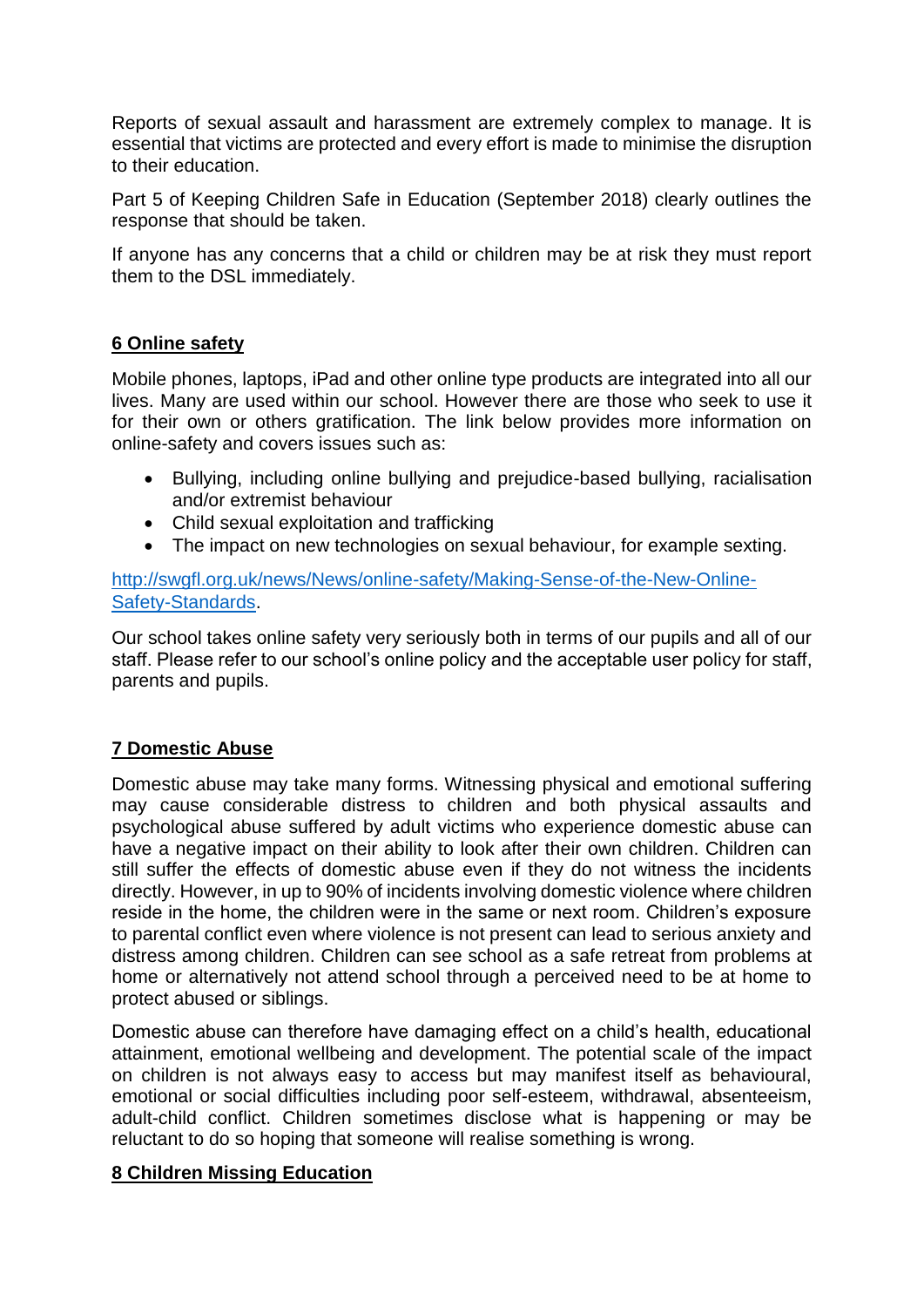Attendance, absence and exclusions are closely monitored in school on a daily basis. A child going missing from education is a potential indicator of abuse and neglect, possibly including sexual abuse and sexual exploitation. The DSL will monitor absence and take appropriate action including notifying the local authority and following local procedures, particularly where children go missing on repeated occasions and/or are missing periods during the school day.

## **9 Forced Marriage**

The UK Government describes this as taking someone, usually overseas to force them to marry (whether or not the forced marriage takes place) or marrying someone who lacks the mental capacity to consent to the marriage (Coercion may include physical, psychological, financial, sexual and emotional pressure). It may also involve physical or sexual violence and abuse.

Arranged marriages are common in some cultures. The families of both spouses take a leading role in arranging the marriage however, the choice whether or not to accept the arrangement remains with the prospective spouses. Children may be married at an early age and well below the age of consent in England. All staff should be particularly alert to suspicions or concerns raised by the pupil. Since June 2014 forcing someone to marry has become a criminal offence in England and Wales under the Anti-Social behaviour, Crime and Policing Act 2014.

If at any time the school had a concern regarding a child who this may apply to immediate contact would be made with the Sheffield Safeguarding Hub for guidance and advice.

## **10 Private Fostering**

A private fostering arrangement is when a child is cared for consecutively for 28 days or longer by someone who is not a member of that child's immediate family. In such a case the local authority should be informed.

If the school are aware of such an arrangement being in place they must advise the family that they have a responsibility to inform the local authority and encourage the family to inform the authorities themselves.

Advice or a referral can be made via the Sheffield Safeguarding Hub..

## **11 Modern Slavery and Human Trafficking**

The above are offences under the Modern Slavery Act 2015. These offences include holding a person in a position of slavery, servitude forced or compulsory labour or facilitating their travel with the intention of exploiting them soon after.

Although human trafficking often involves an international cross border element, it is also possible to be a victim of modern slavery within your own country. It is possible to be a victim of modern slavery even if consent has been given to be moved.